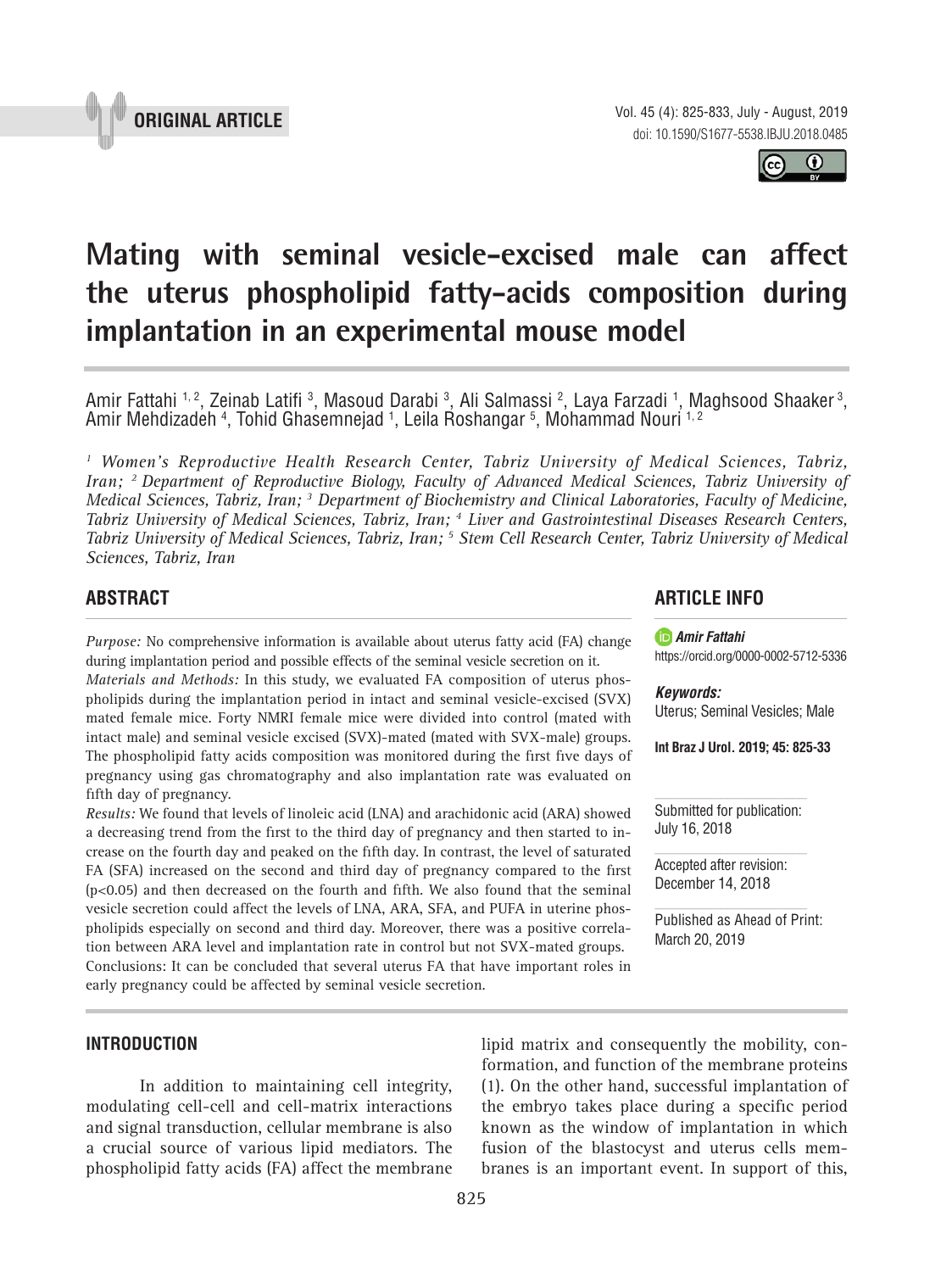essential roles of lipid molecules in mice embryo invasion have been emphasized previously (2). Beneficial effects of various FA (especially polyunsaturated FA, PUFA) on embryo implantation, and maintenance of pregnancy have been also observed (3). Experimental studies have confirmed the importance of FA as energy source for endometrium decidualization which is a necessary step for implantation (4). It has also been suggested that biophysical properties of the uterus and blastocyst membranes, such as bulk lipid fluidity or phospholipid bilayer polarity change in favor of membrane fusion and consequently the embryo implantation (5).

Phospholipids as a main component of the biological membrane are involved in the production of prostaglandins (PG) and related compounds which have a role in inflammatory processes and immune-mediated responses (6). Roles of such compounds in female fertility have been widely described by previous studies [reviewed by Sugimoto et al. (7)]. Also, change in uterine FA has been considered important in maintaining early pregnancy (8). Since membrane FA of uterus cells are the main precursors of uterus PG (8) and there is a growing body of evidence about crucial roles of PG in embryo implantation, any change in FA composition of the uterus phospholipids during the implantation period may affect the implantation and consequently the pregnancy outcome.

Seminal fluid (SF) contains different molecules that interact with epithelial cells in the female reproductive tract and influence expression of various genes and immune system responses and thus prepare the endometrium for implantation (9). It has been demonstrated that in the female mice deprived of contact with the male SF, the fetal loss rate was higher (10). Moreover, it has been seen that SF can induce expression of PG related genes in swine and horse endometrial cell (11). It was reported that one of the mechanisms through which SF is involved in implantation and pregnancy is regulating PG amount in the female genital tract (12). So, uterus phospholipids FA as the main precursors of the PG production can be possibly affected following mating and insemination. However, there is no information available regarding insemination and SF effects on uterus FA.

There is no detailed information about uterus FA changes during the implantation period in mice which takes place in first five days after mating. Moreover, possible effects of the seminal vesicle secretion as the main part of SF on uterus remain to be clarified. To address these issues, we evaluated FA composition of uterus phospholipids during the implantation period in intact and seminal vesicle-excised (SVX) mated female mice.

#### **MATERIALS AND METHODS**

#### **Animals**

Forty female and 16 male adult albino Naval Medical Research Institute (NMRI) two-month- -old mice were obtained from RAZI institute, Iran. The average weight of the animals was  $20.5 \pm 3.4$  g. Animals were housed under standard conditions of 25±2ºC temperature, 60–70% humidity with 12 hrs light/dark cycle and received food (standard pellet manufactured by RAZI institute, Iran), and water *ad libitum*. Fatty acid composition of the standard chow pellet is shown in Table-1. All animal procedures were approved by the Animal Ethical Committee of Tabriz University of Medical Sciences (code TBZMED.REC.1394.357).

After one week of adaptation, the male mice were randomly divided into normal (n=8) and excised seminal vesicle (n=8) groups. To exci-

| Table 1 - Fatty acid composition of standard chow pellet. |  |
|-----------------------------------------------------------|--|
|-----------------------------------------------------------|--|

| Composition  | Standard chow |
|--------------|---------------|
| 14:0 $(\% )$ | 1.1           |
| 16:0 $(\% )$ | 40.6          |
| 16:1 $(\% )$ | 1.4           |
| 18:0 $(\% )$ | 6.8           |
| 18:1 $(\% )$ | 28.8          |
| 18:2 $(\% )$ | 19.6          |
| 18:3(%)      | 1.4           |
| Carbohydrate | 58            |
| Protein      | 28            |
| Fat          | 14            |

Data are expressed as percentage (%) of total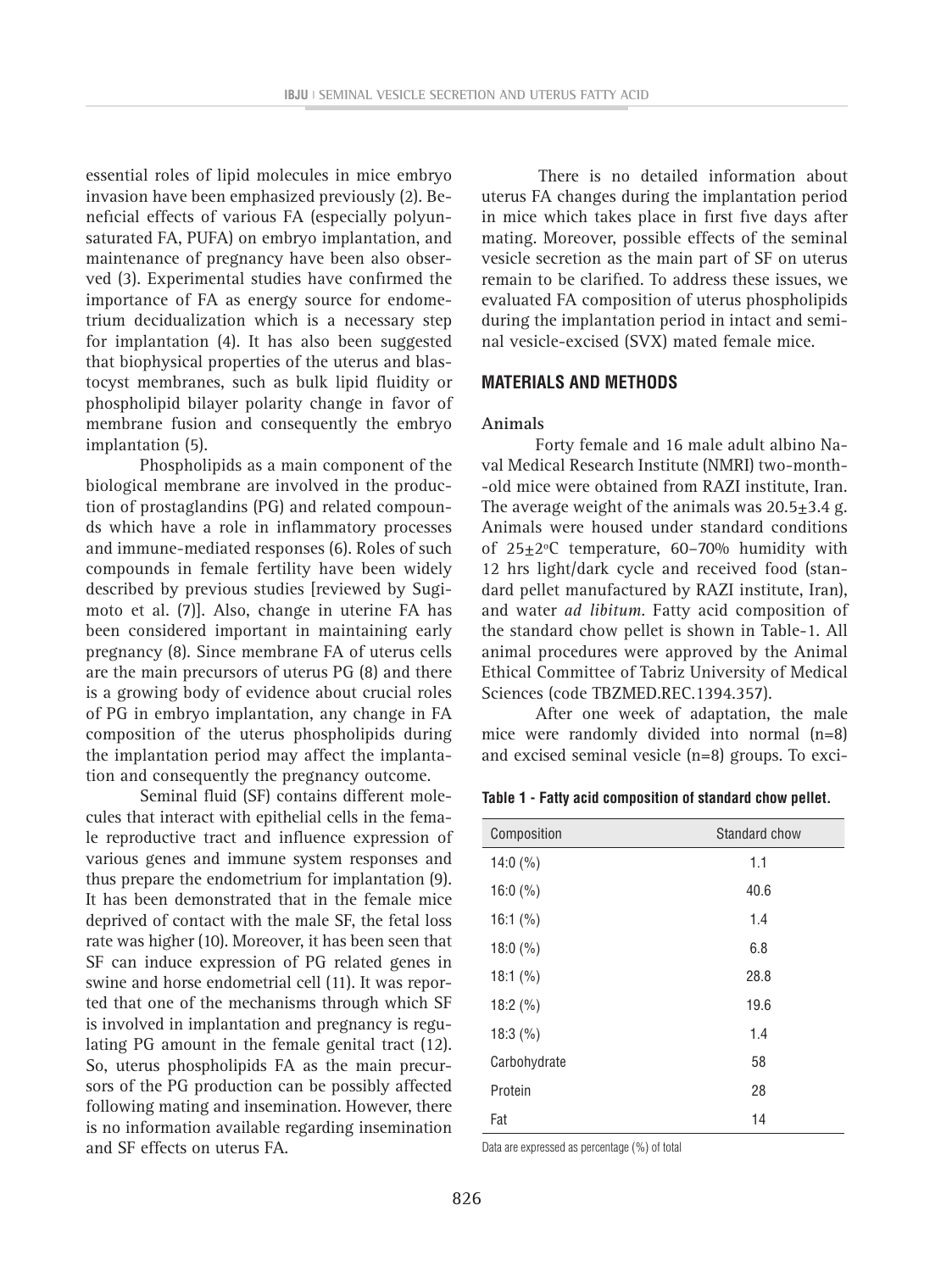se the seminal vesicle glands, the male mice were first anaesthetized with an IP injection of ketamine/ xylazine solution, 0.1 mL per 10 g body weight [1 mL ketamine (100 mg mL-1) + 0.5 mL of xylazine  $(20 \text{ mg} \text{ mL}-1) + 8.5 \text{ mL}$  of saline] and total bilateral removal of seminal vesicles was performed through the posterior abdominal wall. At three weeks after the operation, the female mice were randomly divided into two groups: 1) the control group (n=20) which was allowed to mate with intact male mice and 2) SVX-mated group (n=20) which was allowed to mate with male mice without seminal vesicle glands. For natural mating, three female mice were placed overnight in a separate cage with a male mouse with or without seminal vesicle glands depending on the type of group.

Observation of a vaginal plug (for control group) or spermatozoa in the vaginal smear (for the SVX-mated group) in next morning indicates day one of pregnancy. The pregnant mice of each group were sacrificed on days 1-5 of pregnancy (four mice for each day of pregnancy). The uterus was surgically removed from each sacrificed female and washed with phosphate buffered saline (PBS). To determine counts of the implantation sites, 0.1 mL of 1% Chicago blue (Sigma Chemical Co., St. Louis, MO) in saline was injected *via* a tail vein based on the previously described method (13). The blue bands on uterine horns were considered as implantation sites (Figure-1) and the number of implantation sites per uterus was considered as implantation rate.

### **Fatty acids analysis**

The Bligh-Dyer method was used to extract total lipids from the uterine tissues (14). Briefly, tissue was crushed in MeOH/chloroform solution (2:1) and centrifuged. After centrifugation, the supernatant was collected in another tube, chloroform and distilled water were added and the contents were mixed vigorously. The tube was again centrifuged and chloroform part which now contained lipids was collected. The chloroform-lipid fraction was partially dried under nitrogen stream. Thin layer chromatography (TLC) was performed on silica gel plate to separate the phospholipids. In hexane/diethyl ether/glacial acetic acid (70:30:1) solvent system, phospholipids remain in spotting

**Figure 1 - Embryo implantation sites on the mice uterine horns at the fifth day of pregnancy using Chicago blue dye; the arrows indicate implantation.**



place. After separation, the phospholipid fraction was scraped in a glass tube containing the hexane/methanol solution and methylated tridecanoic acid (13:0, Sigma chemicals) as an internal standard. For esterification of the FA, methanol with acetyl chloride was used as described previously (Lepage and Roy 1986). Fatty acid methyl esters (FAME) were prepared using a one-step direct transesterification. The reaction included a nucleophilic attack of methoxy ion (-CH3O-) to the esteric bonds of between fatty acids and alcohol (glycerol or sphingosine) at 100ºC which led to methyl ester formation. After trans-esterification reaction, 5 mL K2CO3 was added to stop the reaction and separate organic and aqueous phases. FAME located in organic (hexane) phase were collected and the derivatized samples were then injected into a 60×0.25-mm×0.2μM Teknokroma TR CN100 capillary column (Spain) using a Buck Scientific model 610 gas chromatograph (SRI Instruments, Torrance, USA). The oven temperature was increased from 170–210ºC at the rate of 1ºC/ min and then maintained stable for 45 minutes.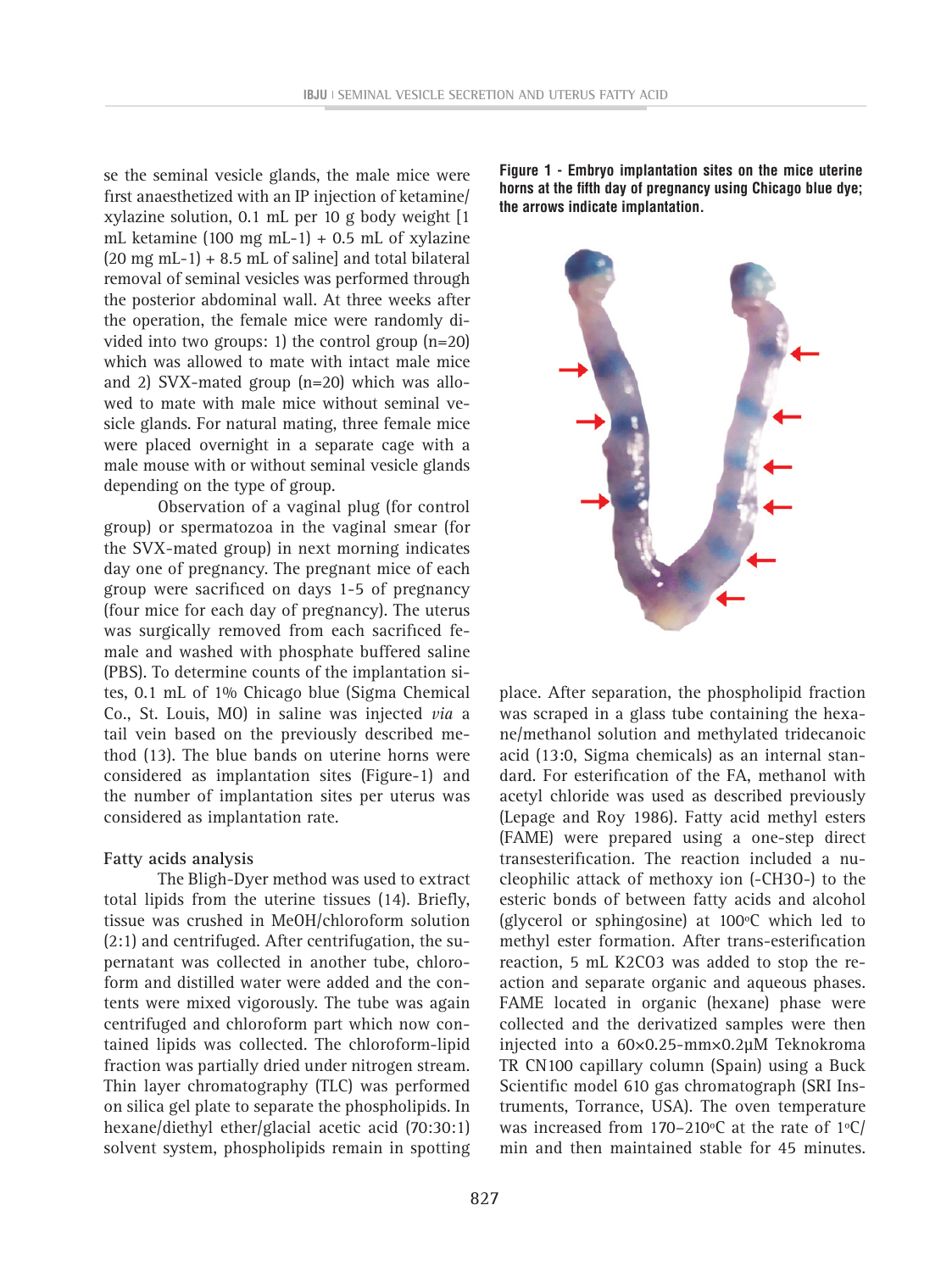Helium was applied as the carrier gas and the detection was done by flame ionization detector. To determine the retention times of the known FA, standards from Sigma chemicals were injected. Following fatty acids as the main and detectable fatty acids of uterus phospholipid were evaluated: 16:0, 16:1, 18:0, 18:1, 18:2, 18:3, and 20:4. The levels of individual FA were expressed as percentage share of the total. It should be noted that the data for the control group were previously used in a parallel study to evaluate effect of omega-3 and -6 enriched diets (15).

#### **Statistical analysis**

Normal distribution of the data was confirmed by Skewness and Kurtosis tests. To compare the FA levels among various pregnancy days and groups the two-way ANOVA was applied. In the case with significant difference, Tukey's test was performed as the follow up test. Also, homoscedasticity of the variances was confirmed by Levene's test. The Pearson correlation test was employed to evaluate possible associations between FA levels and implantation rate (p-values <0.05 were considered significant). SPSS V.16 software was used for the statistical analysis.

#### **RESULTS**

The uterine weight and uterine/body weight ratio of the animals are shown in Table-2. In control group, the uterine weight and uterine/body weight ratio on day one of pregnancy were significantly higher than days two, three and four ( $p<0.05$ ), but surprisingly these factors did not significantly differ between days one and five of pregnancy. Although wet uterine weight on day five was higher than day two (p<0.05). We observed almost a similar pattern of change in the uterine weight of the SVX- -mated group. Although in this group, the uterine/body weight ratio in days four and five of pregnancy were higher than days two and three (*p*<0.05). Besides, the ratios in days four and five were significantly higher in the SVX-mated group compared to the control group (Table-2).

We applied two-way ANOVA to find out if there are significance differences across the two groups or preimplantation days. Our results sho-

|                                                      | Day 1              | Day 2                        | Day 3                        | Day 4                            | Day 5                            |
|------------------------------------------------------|--------------------|------------------------------|------------------------------|----------------------------------|----------------------------------|
| <b>Control group</b>                                 |                    |                              |                              |                                  |                                  |
| Body weight (gr)                                     | $33.82 \pm 3.67$   | $29.80 \pm 3.37$             | $33.90 \pm 3.04$             | $32.40 \pm 2.56$                 | $32.70 \pm 1.67$                 |
| Wet uterine weight<br>(mg)                           | $142.25 \pm 26.66$ | 70.25±22.06 <sup>a</sup>     | 89.00±12.73 <sup>a</sup>     | 88.33±22.68 <sup>a</sup>         | $115.00\pm30.47$ <sup>b</sup>    |
| (Uterine weight/body)<br>weight ratio) $\times$ 1000 | $4.27 \pm 1.14$    | $2.41 \pm 0.90$ <sup>a</sup> | $2.54 \pm 0.19$ <sup>a</sup> | $2.72 \pm 0.43$ <sup>a</sup>     | $3.49 \pm 0.75$ <sup>c</sup>     |
| <b>SVX-mated group</b>                               |                    |                              |                              |                                  |                                  |
| Body weight (gr)                                     | $31.97 \pm 1.62$   | $30.97 \pm 0.38$             | $30.22 \pm 0.94$             | $32.50 \pm 3.54$                 | $29.90 \pm 3.94$                 |
| Wet uterine weight<br>(mg)                           | $124.25 \pm 26.41$ | 78.75±22.29 <sup>a</sup>     | 75.75±26.86 <sup>a</sup>     | $118.00 \pm 6.68$ <sub>b,c</sub> | $139.50 + 11.12$ <sup>b, c</sup> |
| (Uterine weight/body)<br>weight ratio) $\times$ 1000 | $3.90 \pm 0.88$    | $2.55 \pm 0.76$ <sup>a</sup> | $2.50 \pm 0.85$ <sup>a</sup> | $3.65 \pm 0.50$ b, c, \$         | $4.69 \pm 0.35$ b,c,d, \$        |

**Table 2 - Animals and their wet uterine weight as well as uterine weight/body weight ratio on various pregnancy days in control (n=20) and seminal vesicle excised (SVX)-mated (n=20) groups.**

Data are shown as Mean ± S.D; Levene's test confirmed homoscedasticity of variances and two-way ANOVA Was used to evaluate interaction between groups and days. Significant difference (*p*<0.05) in comparison with **<sup>a</sup>** Day 1; **<sup>b</sup>** Day2; **<sup>c</sup>**Day 3 and **<sup>d</sup>** Day 4

**\$** Significant difference in comparison with the control group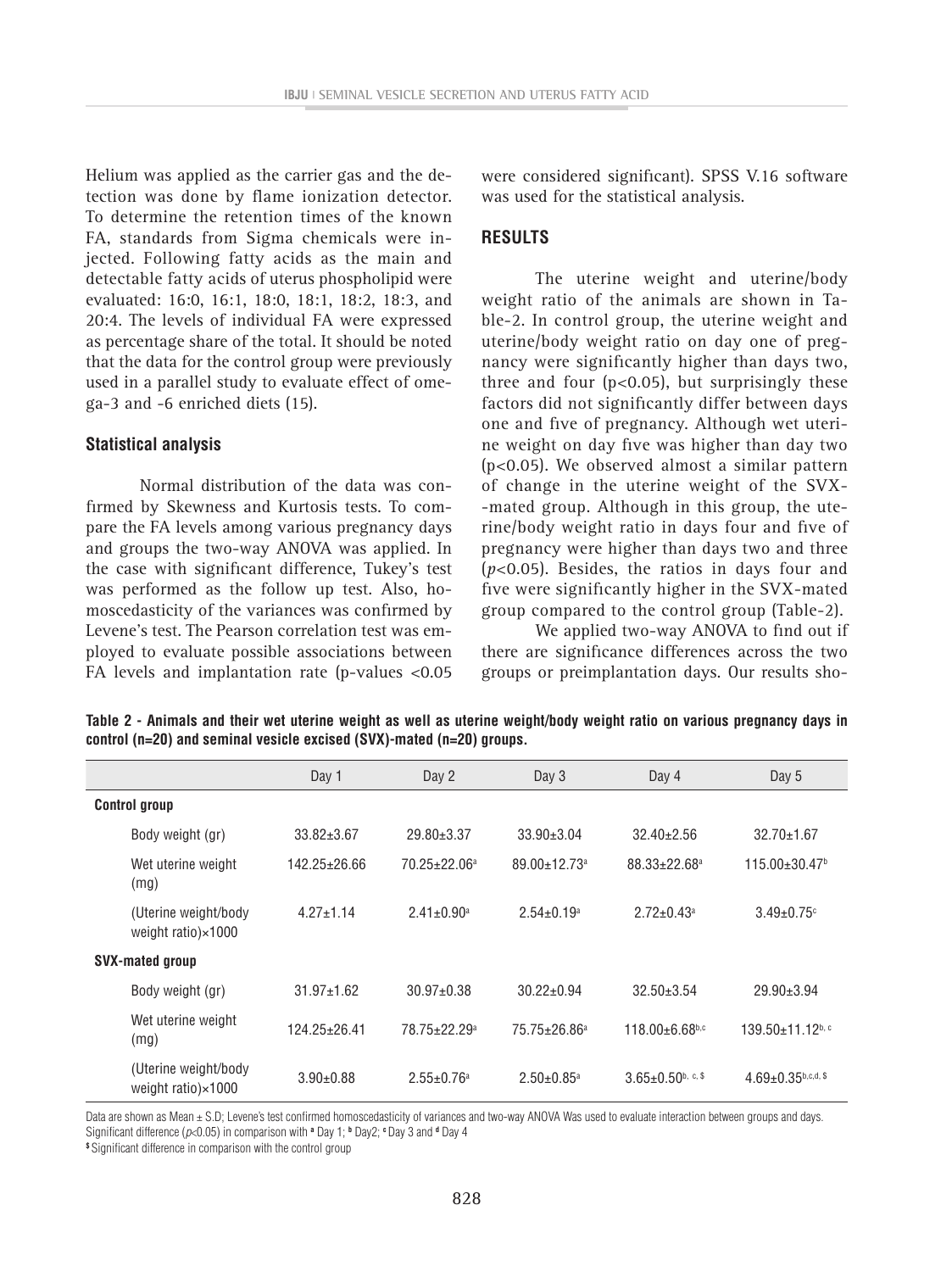wed that the levels of palmitoleic acid (16:1), stearic acid (18:0, STA), oleic acid (18:1, OLA) and linolenic acid (18:3) did not significantly change throughout this period (p>0.05, Table-3). However, levels of palmitic acid (16:0, PAM) were significantly lower on day five compared with days two and three of pregnancy (*p*<0.05).

We found that levels of linoleic acid (18:2, LNA) and arachidonic acid (20:4, ARA) and consequently PUFA showed a significant decrease from day one to day three of pregnancy. However, their levels increased on days 4 and 5 of pregnancy as these levels were significantly higher than days 2 and 3 of pregnancy ( $p<0.05$ ). The levels of the omega-6 FA on day five were clearly higher compared to the second, third and fourth day of pregnancy  $(p<0.05)$ . In sharp contrast, the level of saturated FA (SFA) indicated an increase on days two and three compared to day one (p<0.05) and then decreased on the fourth and fifth days of pregnancy. The SFA/PUFA ratio changed similarly but the PUFA levels changed exactly in inverse proportion to the ratio and SFA levels. We observed that the ratio was higher on day three than day one of pregnancy and then started to decrease from the fourth day and reached the lowest level on the fifth day of pregnancy in our experimental window (Table-3). The linolenic (18:3) level did not change significantly during the implantation period and just was statistically lower on day five than day one of pregnancy  $(p<0.05)$ .

To find out possible effects of seminal vesicle secretion on phospholipid FA composition in uterus tissue of mice during the window of implantation, we compared the FA levels between control and SVX-mated groups (data presented in Table-3). Our results demonstrated that effect of seminal vesicle secretion on the composition of the FA was prominent mostly on the second and third day of pregnancy. The levels of LNA on day three were significantly higher in SVX- -mated group compared to controls (*p*=0.047). We observed that the levels of ARA and PUFA on the second and third day, were significantly lower in control group compared to the SVX-mated group. In contrast, the levels of SFA and SFA/UFA on those days were higher in control group than the SVX-mated group. Also, the PAM level was sig-

nificantly higher in control group than the SVX- -mated group on the second day of pregnancy (p=0.045). On the fifth day, only the level of ARA showed a significant difference between control and SVX-mated groups (p=0.043, Table-3).

The implantation rate on day five of pregnancy was significantly higher in control group in comparison with SVX-mated females  $(9.5 \pm 1.29)$ and  $7.25 \pm 1.25$ , respectively; p=0.047). We also evaluated the possible correlation between implantation rate and uterine phospholipid FA levels on the fifth day of pregnancy and found positive correlations between implantation rate and ARA and PUFA levels in control group and not SVX- -mated mice (Figure-2).

## **DISCUSSION**

Our results showed that in control group LNA and ARA, as well as PUFA levels, tended to decrease from first to the third day of pregnancy. It is possible that this happens as a result of the initiation of inflammatory processes following the mating and semen contact with the uterus and consumption of LNA and ARA as the main precursor of PG synthesis (6). Following deposition of semen, inflammatory response has been reported previously in the uterine lumen (16). In accordance with this, we found that the levels of LNA and ARA on the second and third day in the control group were lower than the SVX-mated group; which implies the pivotal role of seminal vesicle secretion in mating-induced inflammation and consequently, uterus phospholipid FA composition. We also found that the levels of LNA and ARA started to increase on days four and five of the pregnancy. Such an increasing slope in the levels of LNA and ARA could increase the availability of PG precursors. In support of this hypothesis, a close association between FA change and PG biosynthesis in endometrium has been reported previously (17). ARA participates in series 2 PG production such as prostaglandin  $E_2$  (PGE<sub>2</sub>) and prostaglandin  $F_2$  (PGF<sub>2</sub>); increased levels of  $PGE_2$  and  $PGF_2$  has been observed on day five of pregnancy (18). Moreover, previous studies have found rising trends in the expression of enzymes involved in PG synthesis and action in the uterus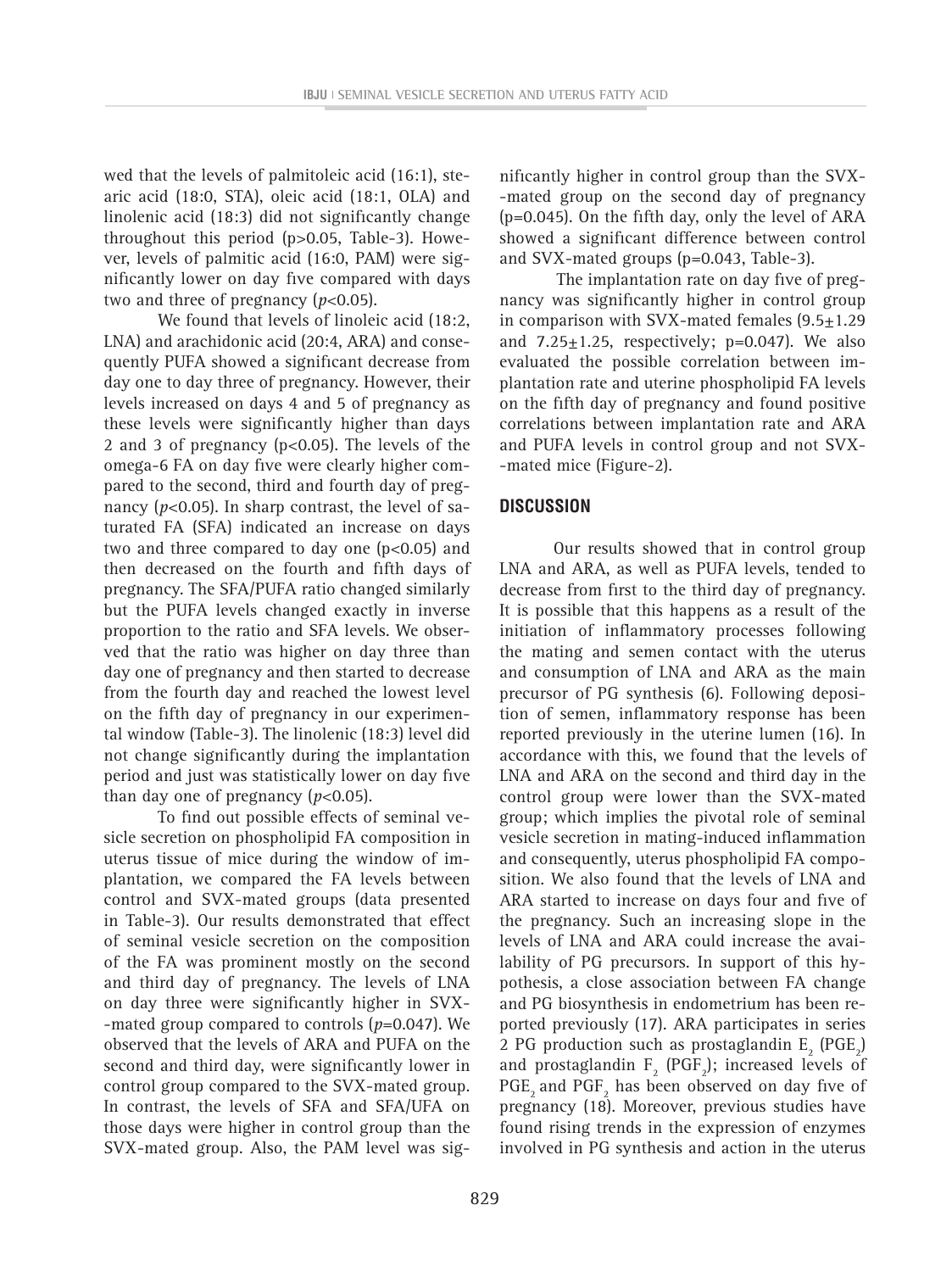| c                                                            |              |
|--------------------------------------------------------------|--------------|
|                                                              |              |
|                                                              |              |
|                                                              |              |
|                                                              |              |
|                                                              |              |
|                                                              |              |
|                                                              |              |
|                                                              |              |
|                                                              |              |
|                                                              |              |
|                                                              |              |
|                                                              |              |
|                                                              |              |
|                                                              |              |
|                                                              |              |
|                                                              |              |
|                                                              |              |
|                                                              |              |
|                                                              |              |
|                                                              |              |
|                                                              |              |
|                                                              |              |
|                                                              |              |
| Ľ<br>ì                                                       |              |
|                                                              |              |
|                                                              |              |
|                                                              |              |
|                                                              | $-20$ ) mire |
|                                                              | i            |
| ï<br>-<br>3<br>3<br>3<br>3<br>3<br>3<br>5<br>3<br>5<br>3<br> |              |
|                                                              | .<br>.<br>.  |
|                                                              |              |
| י<br>הוא                                                     |              |
| j                                                            |              |

|             |                  | Day 1            |                               | Day 2              | Day 3                          |                   |                                 | Day 4            | Day $5$                           |                    |
|-------------|------------------|------------------|-------------------------------|--------------------|--------------------------------|-------------------|---------------------------------|------------------|-----------------------------------|--------------------|
|             | Control          | SVX-mated        | Control                       | SVX-mated          | Control                        | SVX-mated         | Control                         | SVX-mated        | Control                           | SVX-mated          |
| 16:0 (%)    | $25.24 \pm 4.72$ | $25.93 + 5.46$   | $27.82 + 4.44$                | $21.56 \pm 2.21$ * | 29.48±3.67                     | $24.01 + 4.65$    | $24.21 + 3.30$                  | $23.22 \pm 3.14$ | $21.83 + 4.43$ <sup>b, c</sup>    | $21.38 + 3.16$     |
| 16:1 (%)    | $3.52 \pm 0.76$  | $3.17 \pm 0.48$  | $3.47 \pm 1.03$               | $4.06 + 0.81$      | $3.72 \pm 0.58$                | $4.09 + 0.52$     | $4.08 + 1.25$                   | $3.89 + 0.96$    | $3.90 + 1.39$                     | $4.22 \pm 0.95$    |
| 18:0 (%)    | $24.71 \pm 4.58$ | $23.15 + 4.04$   | $27.00 + 3.47$                | $23.08 + 3.20$     | $29.33 + 3.91$                 | $24.45 + 3.40$    | $24.79 + 4.95$                  | $22.92 \pm 3.11$ | $21.03 + 3.52$                    | $23.33 + 3.53$     |
| 18:1 (%)    | $21.40 + 2.26$   | $22.62 \pm 4.93$ | $24.81 \pm 3.46$              | $27.00 + 4.44$     | $24.84 + 4.18$                 | $28.00 + 4.35$    | $24.20 + 3.31$                  | $27.10 + 4.06$   | $23.02 + 4.56$                    | $25.15 \pm 3.46$   |
| 18:2(%)     | $11.45 \pm 2.76$ | $10.70 + 2.91$   | 7.49±0.76                     | $10.16 + 1.91$     | $5.29 \pm 1.18$ <sup>a</sup>   | $8.16 \pm 1.94$ * | $10.28 + 2.80$                  | $10.00 + 1.96$   | $13.81 \pm 2.78$ <sup>p.c.d</sup> | $12.06 + 2.17$     |
| 18:3(%)     | $1.85 + 0.46$    | $1.77 \pm 0.33$  | $1.88 + 0.17$                 | $2.63 \pm 0.74$    | $2.46 \pm 0.58$                | $2.28 + 1.04$     | $2.42 \pm 0.84$                 | $3.04 \pm 1.99$  | $2.33 \pm 0.40$ <sup>a</sup>      | $3.44 \pm 1.33$    |
| 20:4 (%)    | $12.00 + 2.63$   | $12.68 + 2.29$   | $7.54 \pm 2.43$ <sup>a</sup>  | $11.55 \pm 1.51$ * | $4.95 + 2.99$ a.b              | $9.00 + 1.32$ *   | $9.82 \pm 1.92$ <sup>a, c</sup> | $10.32 + 2.06$   | $14.20 + 2.40$ <sup>p.c.d</sup>   | $10.40 \pm 1.75$ * |
| SFA (%)     | 49.96±2.91       | $49.08 + 1.44$   | $54.82 \pm 1.82$              | $44.64 \pm 1.47$ * | 58.82±4.66ª                    | 48.46±6.07*       | 49.00±2.81°                     | $46.14 + 5.53$   | $42.87 \pm 1.37^{a. b. c}$        | 44.71±6.62         |
| MUFA (%)    | $24.93 \pm 1.93$ | $25.79 + 5.24$   | $28.28 \pm 3.11$ <sup>a</sup> | $31.06 + 3.77$     | $28.56 + 4.15$ <sup>a</sup>    | $32.09 + 4.67$    | $28.28 \pm 3.73$ <sup>a</sup>   | $30.99 + 4.93$   | $26.91 + 4.48$                    | $29.37 + 4.21$     |
| PUFA (%)    | $25.31 \pm 2.59$ | $25.15 \pm 4.06$ | $16.92 \pm 1.72$ <sup>a</sup> | $24.34 \pm 3.30*$  | $12.70 + 2.71$ <sup>a, b</sup> | $19.45 \pm 3.13*$ | $22.74 \pm 2.25$                | $22.86 \pm 1.86$ | $30.28 + 5.20$ <sup>p, c, d</sup> | 25.90±2.66         |
| SFA/UFA (%) | $1.00 + 0.12$    | $0.96 + 0.05$    | $1.21 \pm 0.08$               | $0.80 \pm 0.05$ *  | $1.45 \pm 0.30$ a, b           | $0.96 \pm 0.23$ * | $0.96 \pm 0.10$ <sup>c</sup>    | $0.87 + 0.21$    | $0.75 \pm 0.04$ a.b.c             | $0.83 + 0.22$      |

Data are shown as Mean ± S.D**; SFA** = saturated fatty acids; MUFA = mono-unsaturated fatty acids; PHO acids; SFA/UFA = ratio of saturated fo unsaturated fatty acids; Levene's test confirmed homoscedasticity of variances and two-way ANOVA was used to evaluate interaction between groups and days; Significant difference (p<0.05) in comparison with a Day?, \* Day3, \* Day4 and \* between the groups at ила аre snown as wean ± ъ**ът =** saurateo rany actos; **murA =** mono-unsaturated rany-unsaturated rany actos; **stryurA =** ratio or saturated to unsaturated rany actos; Levene's test continned<br>homoscedasticity of variances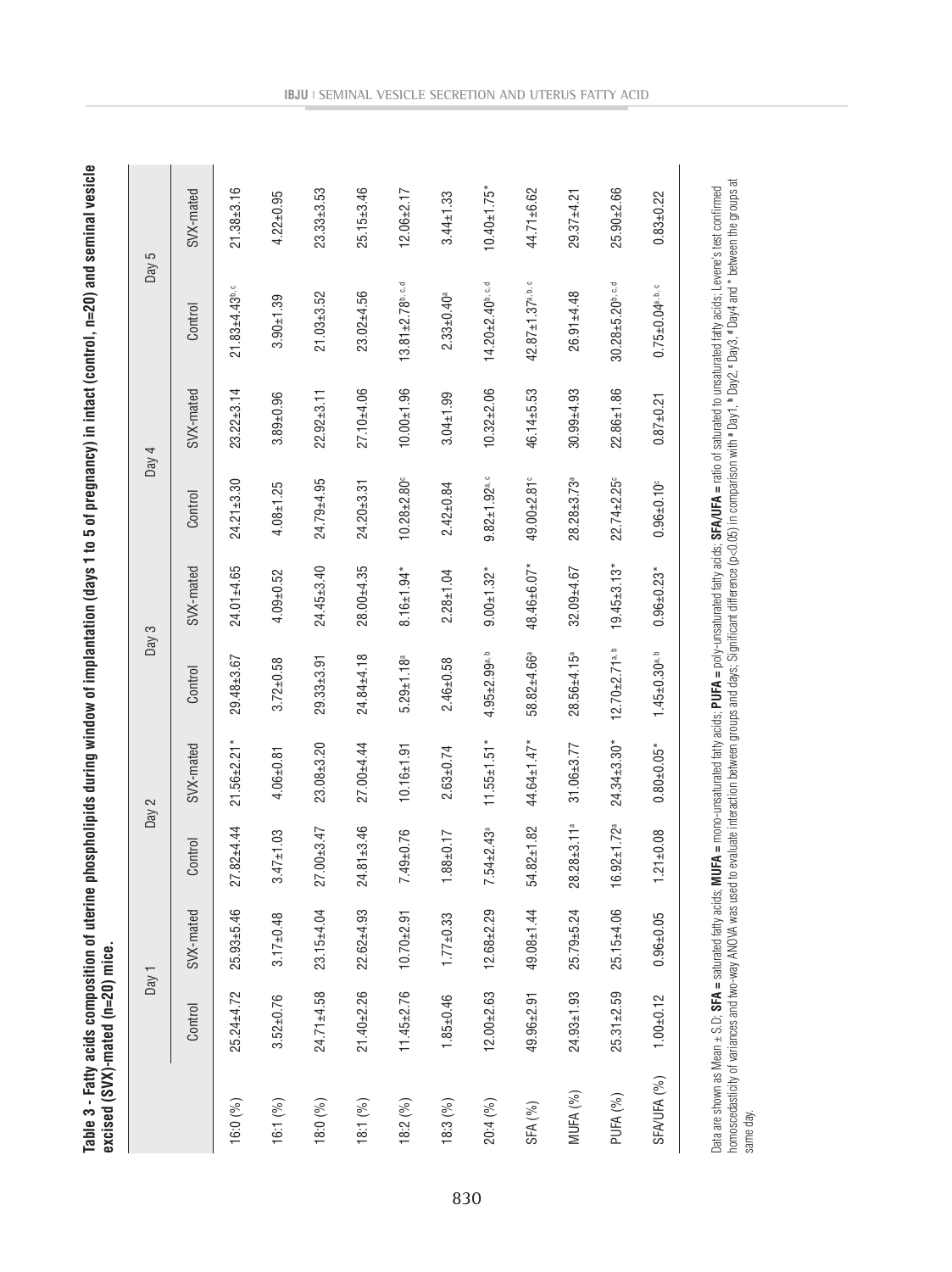

**Figure 2 - Correlation between implantation rate with a) arachidonic acid (ARA) and b) polyunsaturated fatty acid (PUFA) levels on the fifth day of pregnancy in the control mice.**

of mice during the preimplantation period (19). Possible explanation for the observed increase in LNA and ARA levels on days four and five of pregnancy is the presence of an embryo. However, as a limitation of our study it should be mentioned that we evaluated whole uterus and for better clarification future studies should investigate implantation site alone rather than whole uterus. In contrast with LNA and ARA, the PAM and SFA level increased on days two and three and decreased on days four and five of pregnancy. Increase in PUFA and decrease in PAM and SFA levels in total uterine phospholipids on days four and five could possibly augment the membrane lipid fluidity. Since during implantation the membranes of blastocyst and uterus are fused together, such alterations might be in favor of embryo implantation (5). Another reason for reduction of PAM and SFA could be consumption as an energy source, since the importance of FA as an energy source for decidualization has been previously reported (4).

Comparison of the FA composition between the groups showed that LNA and ARA, as well as PUFA levels, were significantly higher and SFA level was lower on the second and third day of pregnancy in mice mated with SVX males compared to the control group. Presence of semen in



the female reproductive tract, especially in mice where the semen directly comes in contact with the uterus, could induce inflammatory responses (20). It has been well documented that the immediate response to insemination in the mice is induction of proinflammatory cytokines synthesis in uterine epithelial cells, such as interleukin 6 and 8, macrophage chemotactic protein-1 and granulocyte-macrophage colony-stimulating factor (GM-CSF) (21). Production of PG, especially series 2 is essential for promoting inflammation and their production depends on the supply of precursors such as LNA and ARA. Possible reason for the higher levels of LNA and ARA on days two and three in female mice mated with SVX male is a weaker post-coital inflammatory response in the female, and consequently less LNA and ARA depletion from the pool of membrane phospholipids. In accordance with this explanation, in our recent study we observed lower expression of enzymes responsible for PG biosynthesis in the uterus of mice mated with SVX male, compared to that of the control (12). In the present study, we found a higher level of ARA on implantation day in the uterus of the control group than the SVX-mated group. The increased level of ARA on the day of implantation possibly was observed due to the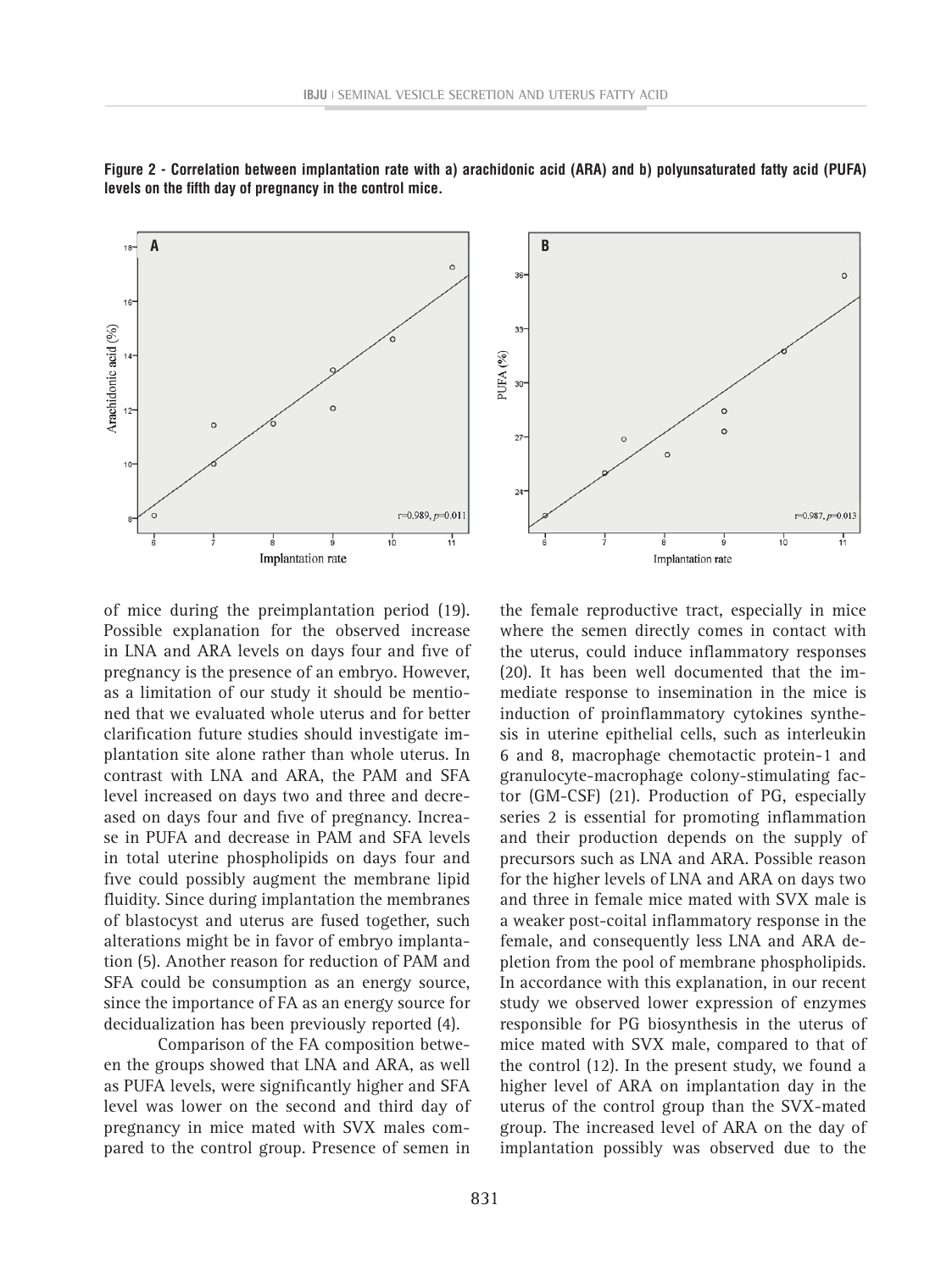presence of an embryo. Considering that a higher implantation rate was observed in control than the SVX-mated group, the higher ARA level in the control group could be due to higher implantation rate and embryo numbers.

As we also reported previously (15), there were positive correlations between levels of ARA and PUFA on the day of implantation with the implantation rate in normally mated group. In accordance with this findings, a higher amount of ARA in the uterus of pregnant cows than non-pregnant cows has been demonstrated previously (22). The observed association could be due to the important role of ARA as the precursor of PG which are essential for implantation through inducing angiogenesis and vascular permeability (23). We did not observe the same association in the SVX-mated group, which could be due to disruption of implantation time and/or signaling in this group. Also, increase in ARA and PUFA in the membrane of uterus cells can increase the membrane fluidity and so provoke cell signaling and membrane permeability which can potentially affect embryo-endometrial crosstalk through protein and exosomes/microvesicles mediated signaling during implantation (24). Induction of cell membrane fluidity following increase in PUFA and ARA levels could also affect the endometrial cell- matrix and cell-cell interactions which can potentially affect embryo apposition, adhesion, and invasion. The phospholipid fatty acids (FA) affect the membrane lipid matrix and consequently the mobility, conformation, and function of the membrane proteins (1). On the other hand, successful implantation of the embryo takes place during a specific period known as the window of implantation in which fusion of the blastocyst and uterus cells membranes is an important event. In support of this, essential roles of lipid molecules in mice embryo invasion have been emphasized previously (2).

However, our study was preliminary and it remained to be clarified how the changes in phospholipid FA in the uterus during implantation could play a role in implantation and pregnancy outcome. Besides, the present study evaluated effect of seminal vesicles secretion at

implantation window and it needs to be investigated that if it can also affect the pregnancy at post-implantation level or not. Future study could be conducted on phospholipids changes during implantation and implantation period in different cells of the uterus as well as in implantation and non-implantation sites.

## **CONCLUSIONS**

In conclusion, our results showed that the phospholipid FA composition, especially LNA and ARA levels were changed during the window of implantation in mice uterine tissue. Levels of these FA increased on the day of implantation, while the SFA level decreased. Also, we observed that the seminal vesicle secretion could possibly affect the levels of LNA, ARA, SFA, and PUFA in uterine phospholipids, especially on days 2 and 3 of pregnancy. Considering such changes in uterine FA composition during the implantation period, it could be concluded that FA, especially those participating in PG biosynthesis, may have an important role in early pregnancy. Moreover, seminal vesicle secretion could affect implantation process partly through affecting the uterine fatty acids composition.

## **ABBREVIATIONS**

**ARA =** arachidonic acid **FA =** fatty acid **LNA =** linoleic acid **PG =** prostaglandins  $PGE_{2}$  prostaglandin  $E_{2}$  $PGF_{2}$  prostaglandin  $F_{2}$ **SVX =** seminal vesicle-excised **SFA =** saturated fatty acid SF = Seminal fluid **TLC =** Thin layer chromatography

## **ACKNOWLEDGMENTS**

The study was financially supported by the Women's Reproductive Health Research Center, Tabriz University of Medical Sciences (grant number of 949/14.07.15) and the paper was extracted from PhD dissertation of Amir Fattahi.